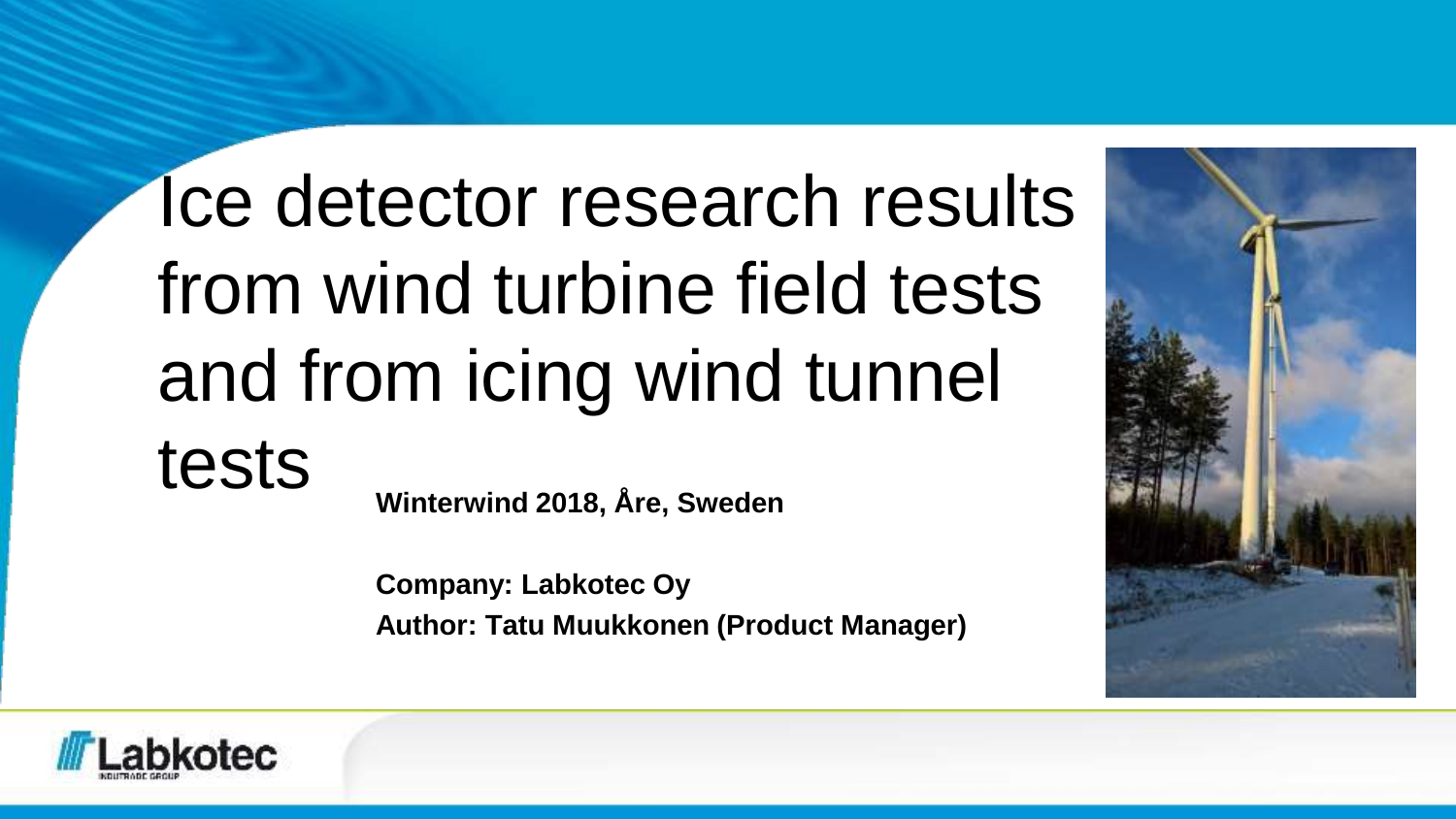## Contents of the presentation

- 1. Blade-mounted ice detector
- 2. LID-3300IP Type 2 Pre-certification tests
- 3. Melting and ablation tests in icing wind tunnel
- 4. Overvoltage protection package for LID-3300IP
- 5. Summary

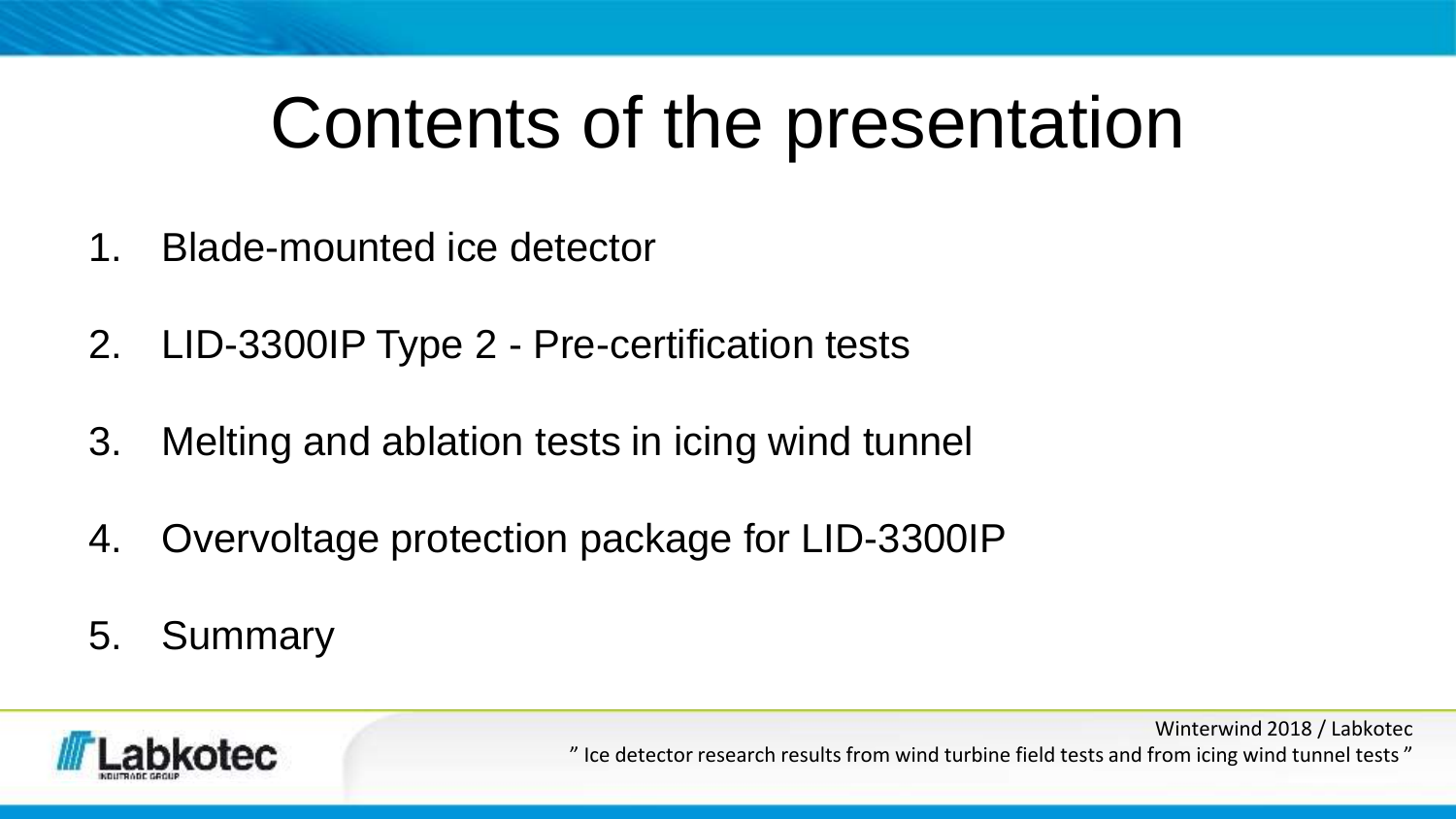# History of the blade-mounted ice detector 1994

First ever blade-mounted Ice detector was delivered by Labko Oy (nowadays Labkotec Oy) to Finland, Pyhätunturi, 1994.

 $\rightarrow$  Start blade heating



Figure BF. The first blade mounted ice detector delivered by Labko Oy. Pyhätuniuri test station 1994.

Winterwind 2018 / Labkotec

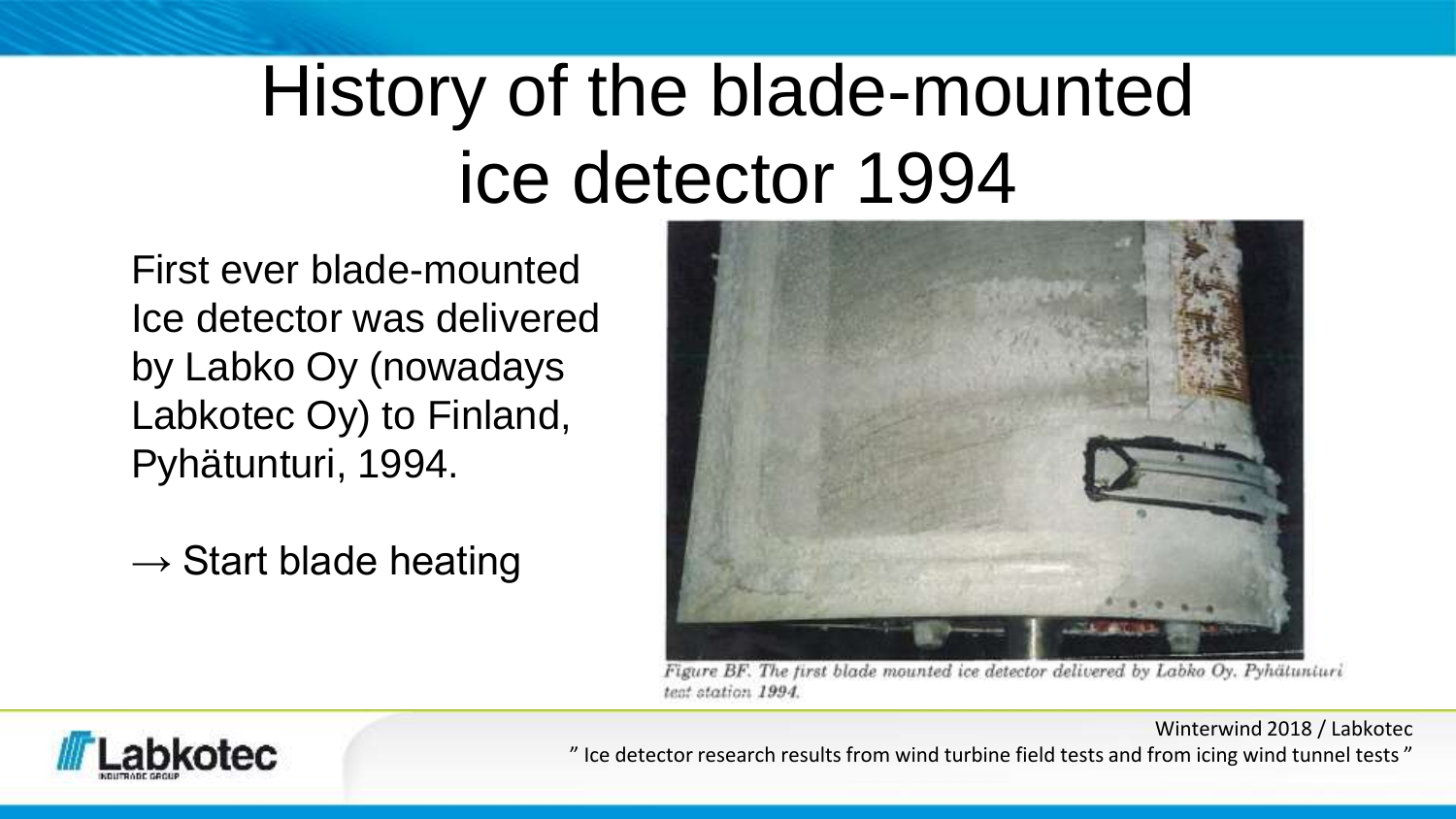# Status of the blademounted ice detectors

- Labkotec is developing new generation ice detection system
- Ice sensors are mounted on the turbine blades
- Direct ice accumulation measurement and ice detection from the blades
- Radio communication between the sensors and the control unit.



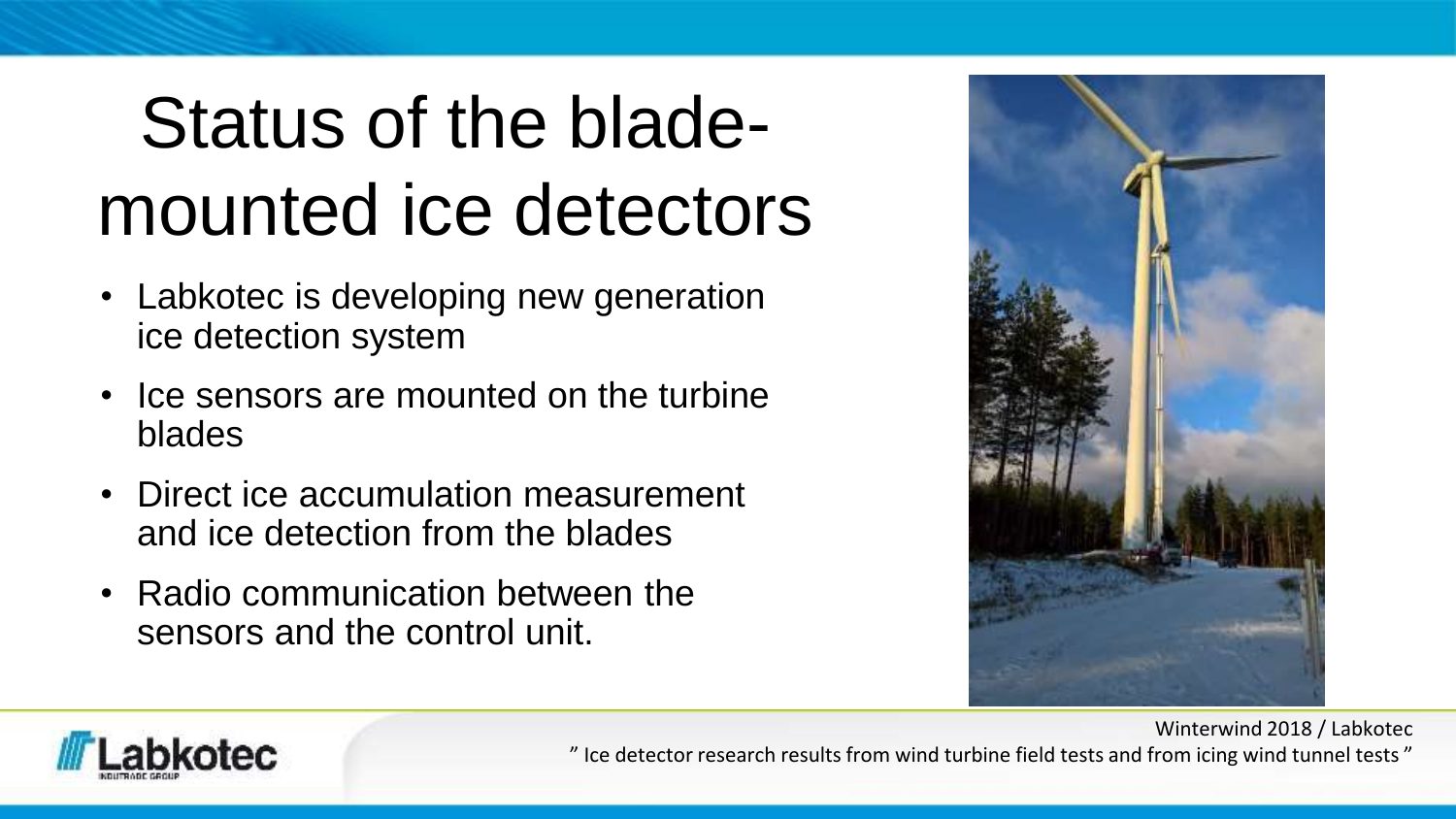### Blade-mounted ice detector system



#### Symbols explanations

- 1 to 9 pcs blade-mounted ice sensors including radio transmitter
	- LID/ISD nacelle-mounted sensor
- Control unit and radio receiver inside the nacelle



" Ice detector research results from wind turbine field tests and from icing wind tunnel tests "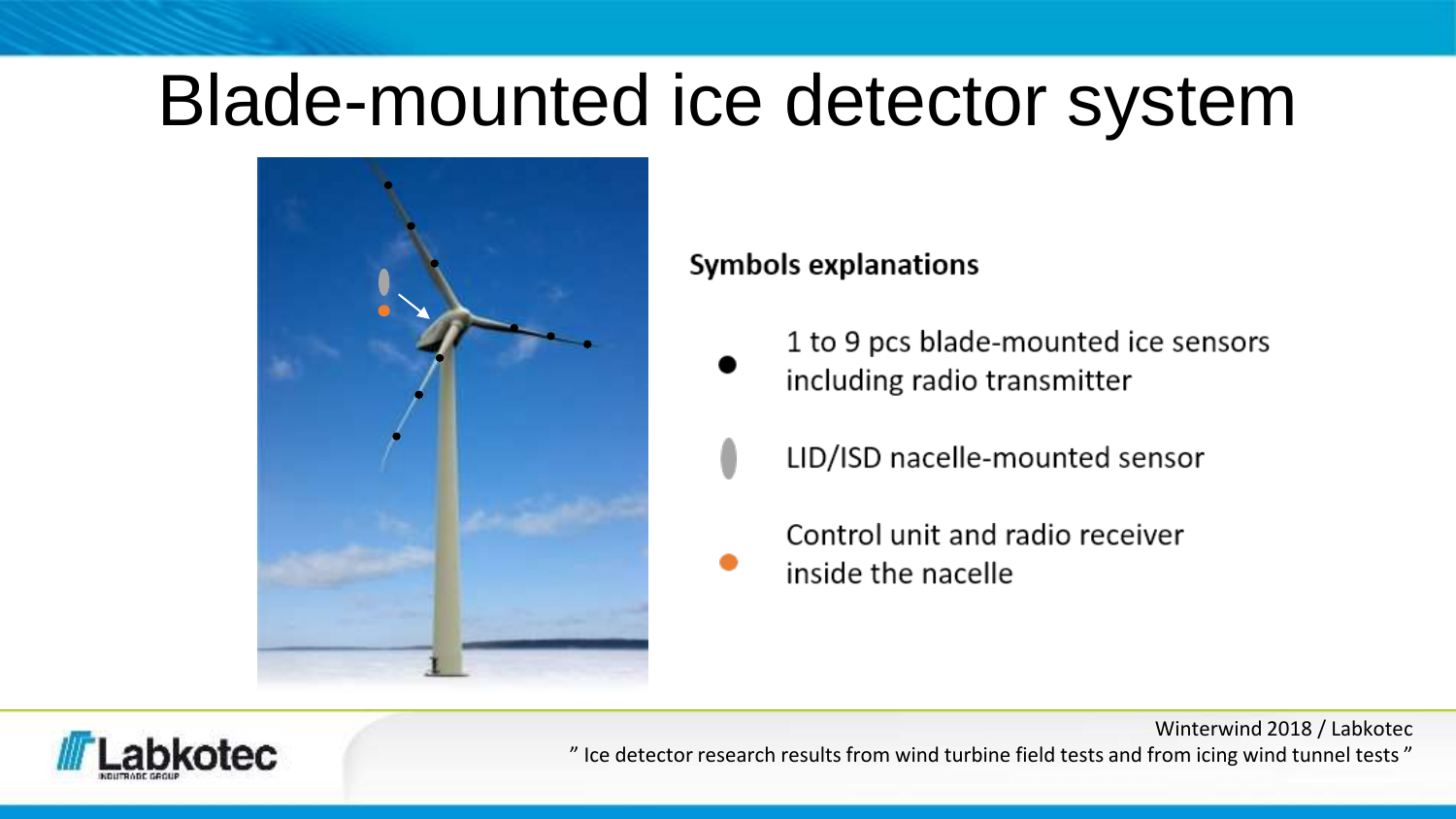### Blade-mounted ice detector specification

- Dimensions. Box for electronics is about 22 x 230 x 270 mm. Flexible sensor strip is about 1 x 165 x 550 mm.
- Blade-mounted sensor weight is about 950 g
- Pictures show simplified examples.

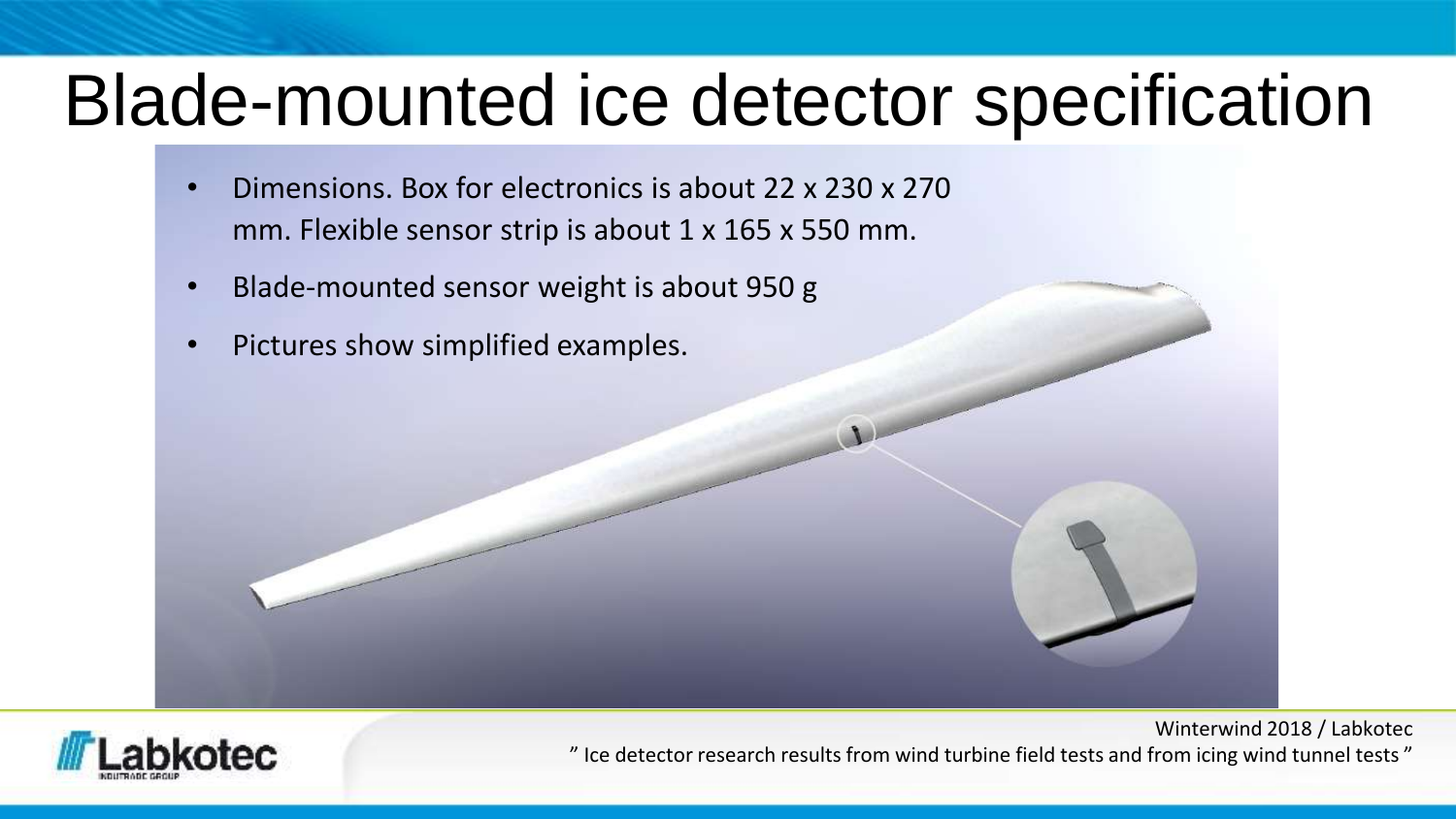



# Blade-mounted ice detector installation example

#### Preparation

• Metallic inserts are embedded on the blade surface before installation.

### Installation

- Box for electronics by metallic inserts.
- Flexible sensor strip by adhesive.



" Ice detector research results from wind turbine field tests and from icing wind tunnel tests "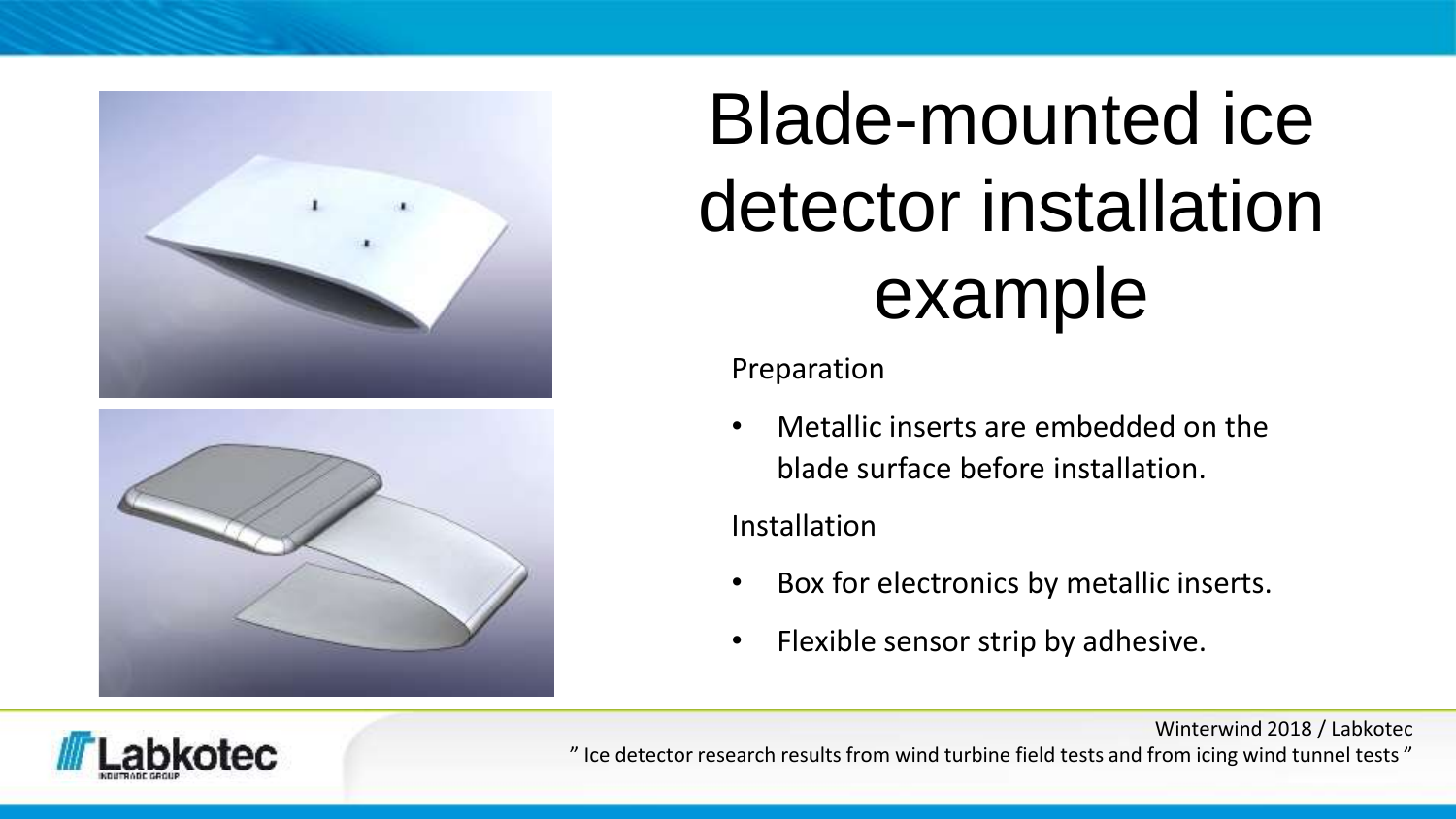# Analysis of the blade-mounted ice detectors

- Ice index (orange line) shows how ice accumulates or disappears on the sensor.
- Index analysis (traffic lights) shows what's happening on the blade, e.g.:
	- Safe
	- Icing
	- Ice disappearing
	- Wet
- Data on the right is actual data from a 3 MW turbine.





" Ice detector research results from wind turbine field tests and from icing wind tunnel tests "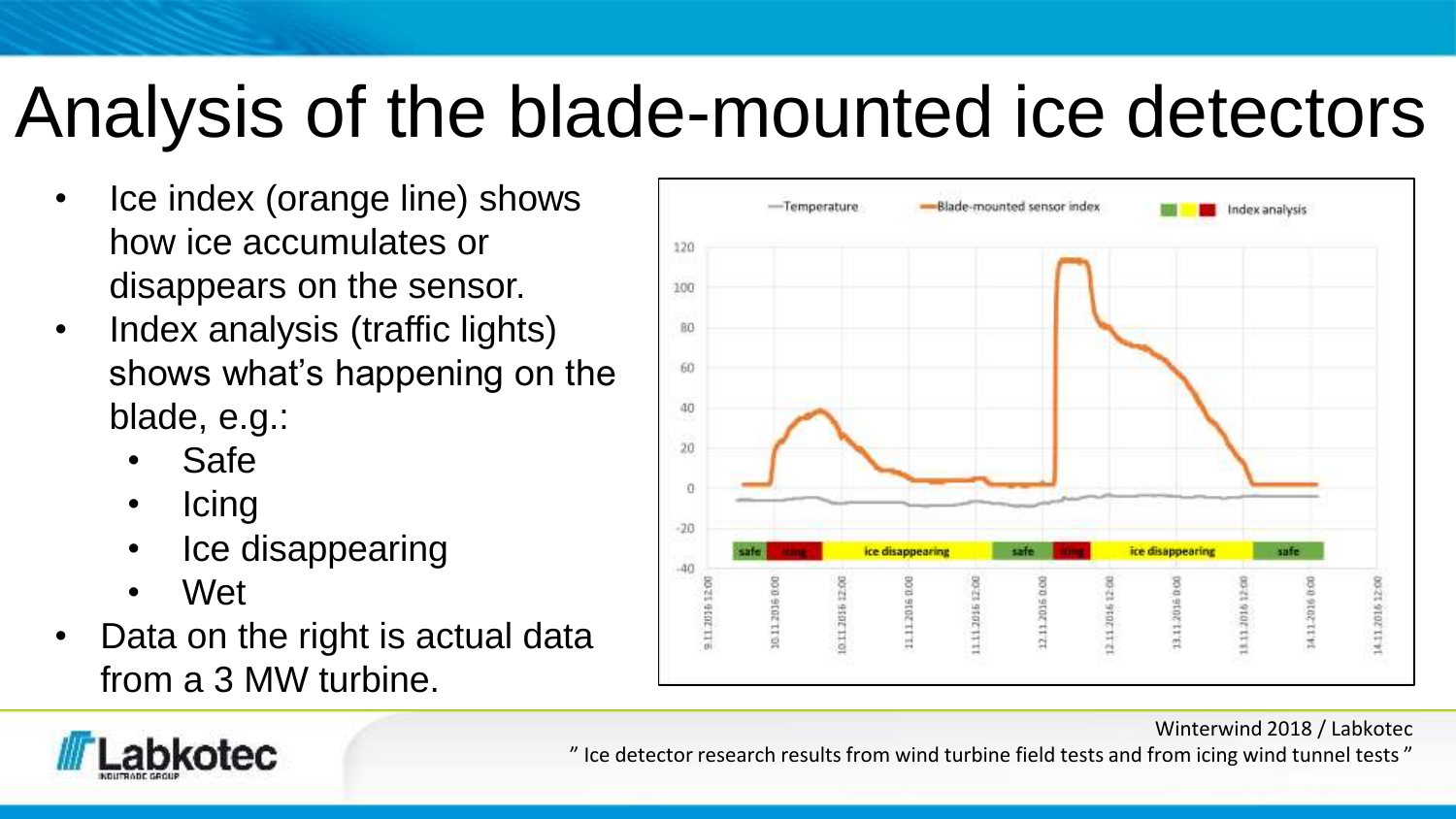### History of the nacelle-mounted ice detectors

|          | <b>LID-3210C</b><br><b>Control Unit and Ice Sensor</b> | LID/IS<br>LID-3210D<br><b>Control Unit with</b><br><b>Ice Sensor</b><br>Ice Alarm LED<br>Sensitivity<br>—<br>improved<br>Test button |             | <b>LID-3300IP Control Unit</b><br>Web server (remote access)<br><b>LID/ISD Ice Sensor</b><br>Sensitivity further improved<br>LID-3300IP Type 2 (2018 ->) |  |
|----------|--------------------------------------------------------|--------------------------------------------------------------------------------------------------------------------------------------|-------------|----------------------------------------------------------------------------------------------------------------------------------------------------------|--|
| $1994 -$ | 20022008                                               | 1Q/20082014                                                                                                                          | 4Q/20082014 | $1Q/2010 - >$                                                                                                                                            |  |



" Ice detector research results from wind turbine field tests and from icing wind tunnel tests "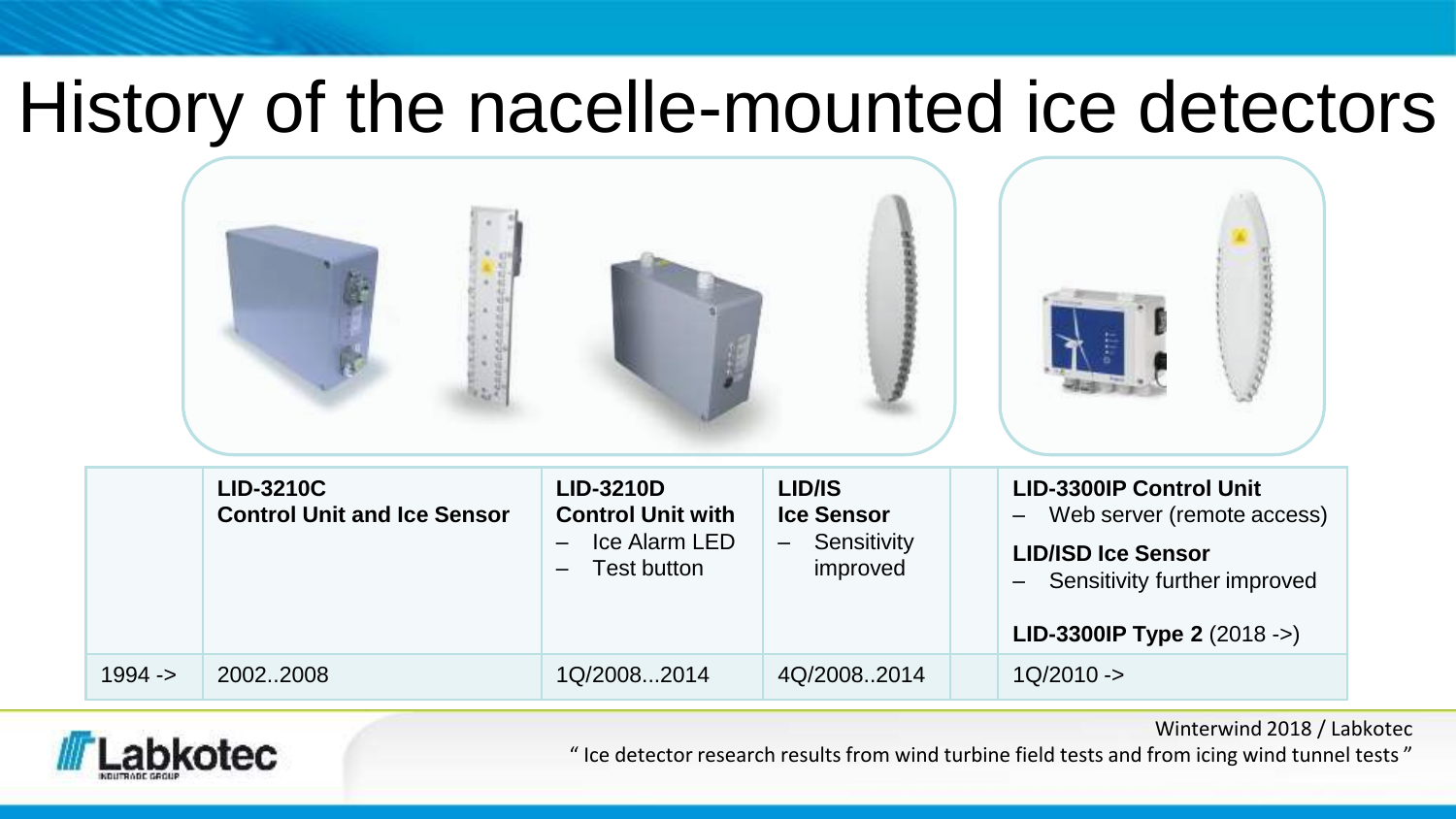# **Component**<br>**Certificate**

CC-GL-013A-2014

Normative references: GL Rules and guidelines -IV Industrial Services-Part 1 "Guideline for the the Certification of Wind Turbines". edition 2010.

Ice Detector LID-3300IP has been assessed by GL Renewables Certification (GL RC), concerning the Design, the \*Implementation of the design requirements in Production and Erection" IPE, the prototype Testing and manufacturer's quality system.

The GL certificate is valid for Ice Detectors with Software version of v1.30 and newer.

**GL Renewables** Certification (GL RC)



# LID-3300IP

### **GL certificate:**

- "Safe to use in wind turbine"
- "Detects in-cloud and freezing rain ice".

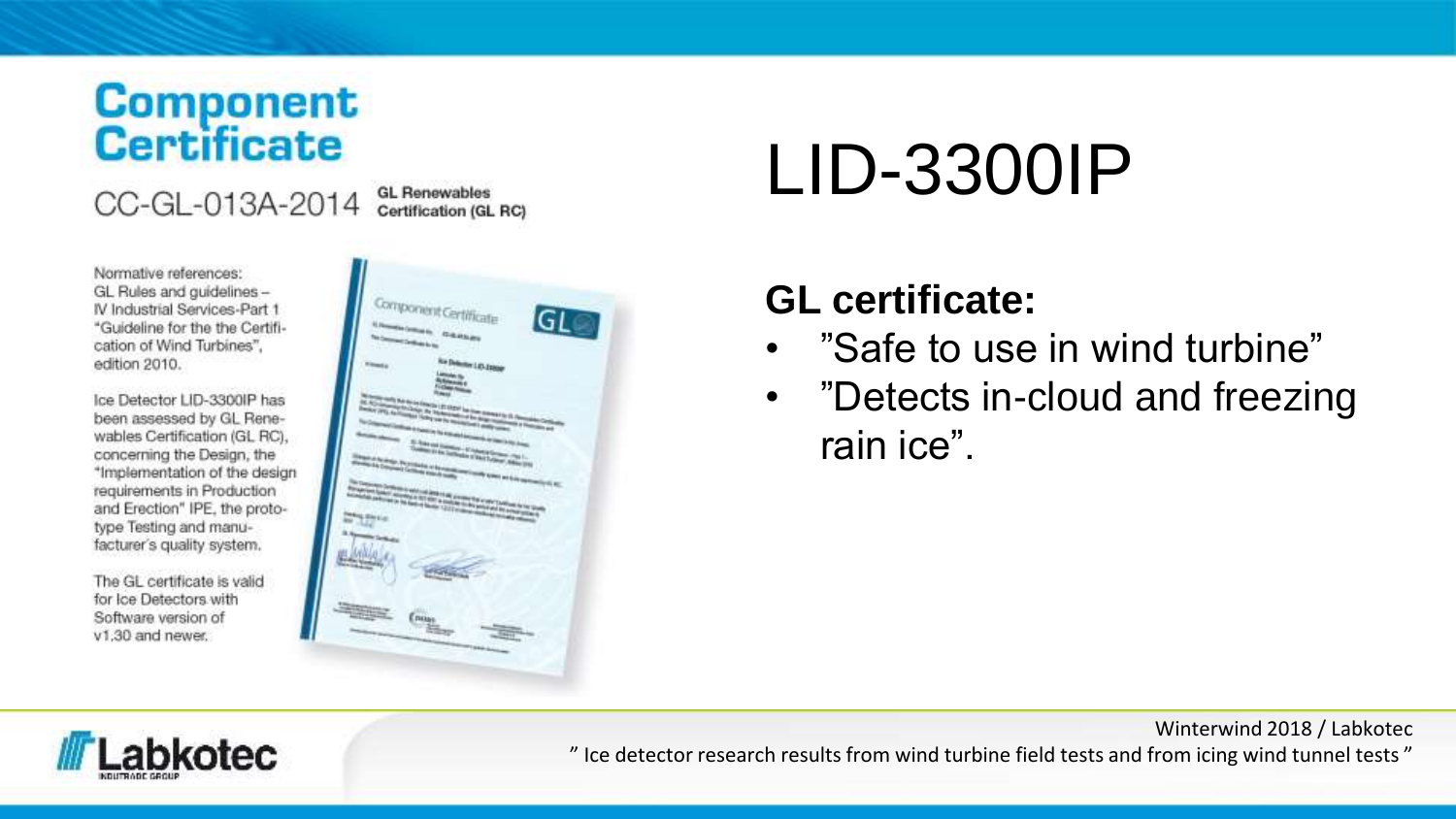|                                                                                                                                                                 | <b>Certificate</b><br><b>TUVRheiniand</b>                                                                                                    |                    |  |
|-----------------------------------------------------------------------------------------------------------------------------------------------------------------|----------------------------------------------------------------------------------------------------------------------------------------------|--------------------|--|
| Certificate se-                                                                                                                                                 | CU 72131267 01                                                                                                                               |                    |  |
| Limour Heider:<br>Labkotec (by<br>myllyhaantie :E<br>FI-33960 Wirkkala<br>Finland                                                                               | <b>Mandatoring Flash:</b><br>Jotal Dy<br>Ilkontie I<br>36241 Kannasala<br>Finland                                                            |                    |  |
| <b>Touled</b> for                                                                                                                                               | UL \$1010-1:2004 B10.04<br>IMC 61010-2-210:2003<br>CAN/CSA-C32.2 ND. 41019-1-04+0II (R2009)                                                  |                    |  |
|                                                                                                                                                                 | CAN/CSA-C22.2 MO. 61019-2-010-04 (R2009)<br>Control Probes The Detector for Wind Turbines                                                    | Lincox For - Costs |  |
|                                                                                                                                                                 | 1) Control Unit: LIN-B300IF<br>2) Ice Sensor Unit: LID/ISD Ice Sensor                                                                        |                    |  |
|                                                                                                                                                                 | 11 AC 230V, 10/400s (Load: AC 230V)<br>21 M2 230V<br>11 TVA (Load: 150W)<br>21 950W<br>Special Remarks: To be installed with an AC 230Y wind |                    |  |
| Model Designation:<br><b>Bated Voltage:</b><br>Rated Power:<br>Protection Class<br>Ingress Protection: IP65<br>turbine power system only.<br>Reparation: 1, 1-6 |                                                                                                                                              |                    |  |

# LID-3300IP

### **UL/CSA certificate:**

- "Safe to use in wind turbine"
- Now selling also in the USA and Canada.

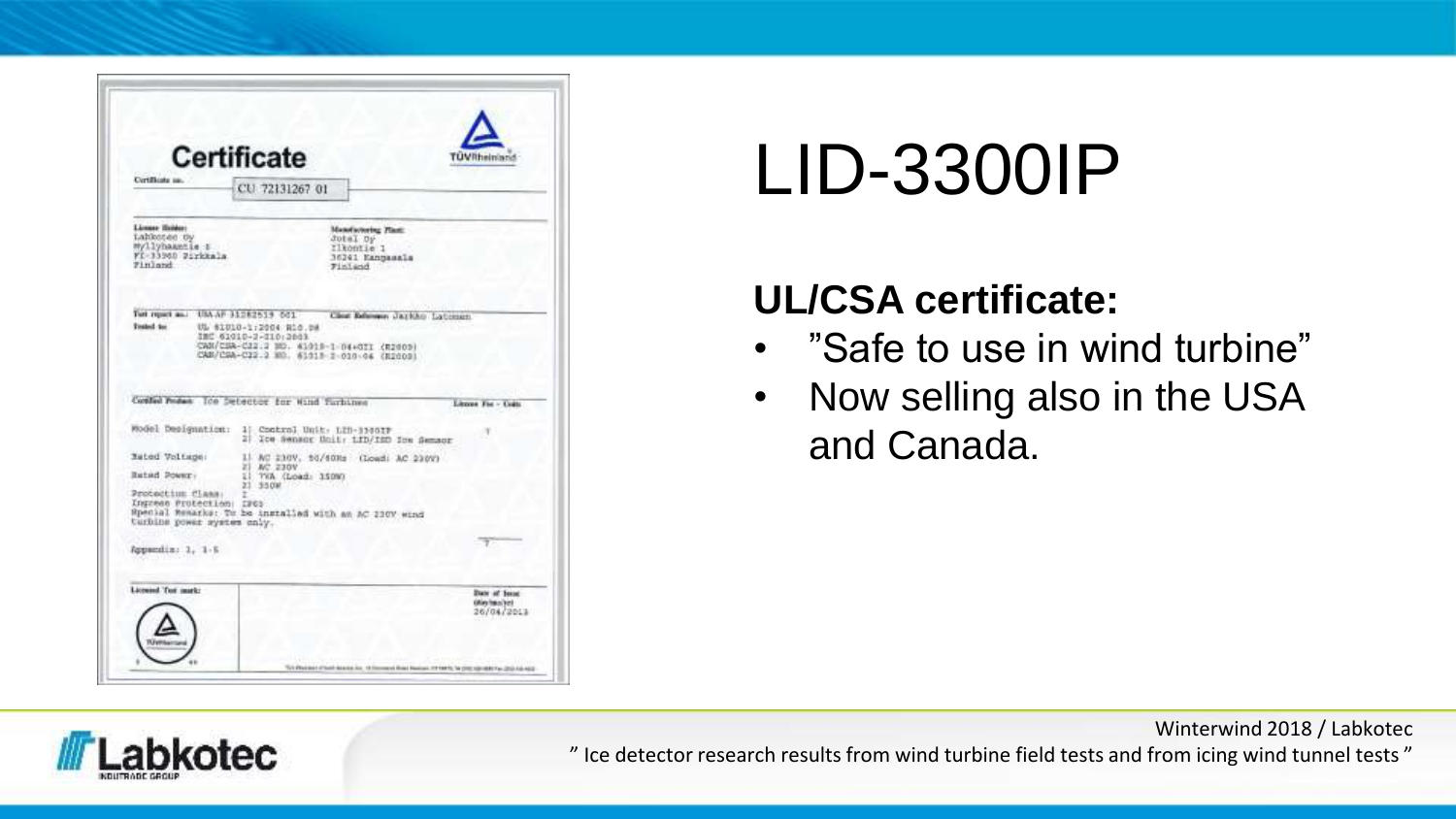## NEW! LID-3300IP Type 2 (available 1H/2018)

#### **Functional safety:**

- Functional safety level has been further improved from PLb to PLd
- According to the standard ISO 13849-1.

#### **Compatibility:**

• Fully compatible with current LID-3300IP; same features, interfaces and look and feel.

#### **System interfaces:**

- Power
- **Signal**
- **Heating**
- RS-232
- Analog outputs
- Relay outputs
- Ethernet RJ-45
- Optical fibre.



#### **Interface upgrades:**

- Improved transient voltage protection
- RS-232 and analog outputs isolated
- Safety relay outputs with feedback
- Easy access connectors.

#### **Ice alarm test:**

Ice sensor starts sending low signal levels, which simulate a real icing condition

Winterwind 2018 / Labkotec

• Therefore, the whole chain of safety functions will be tested.

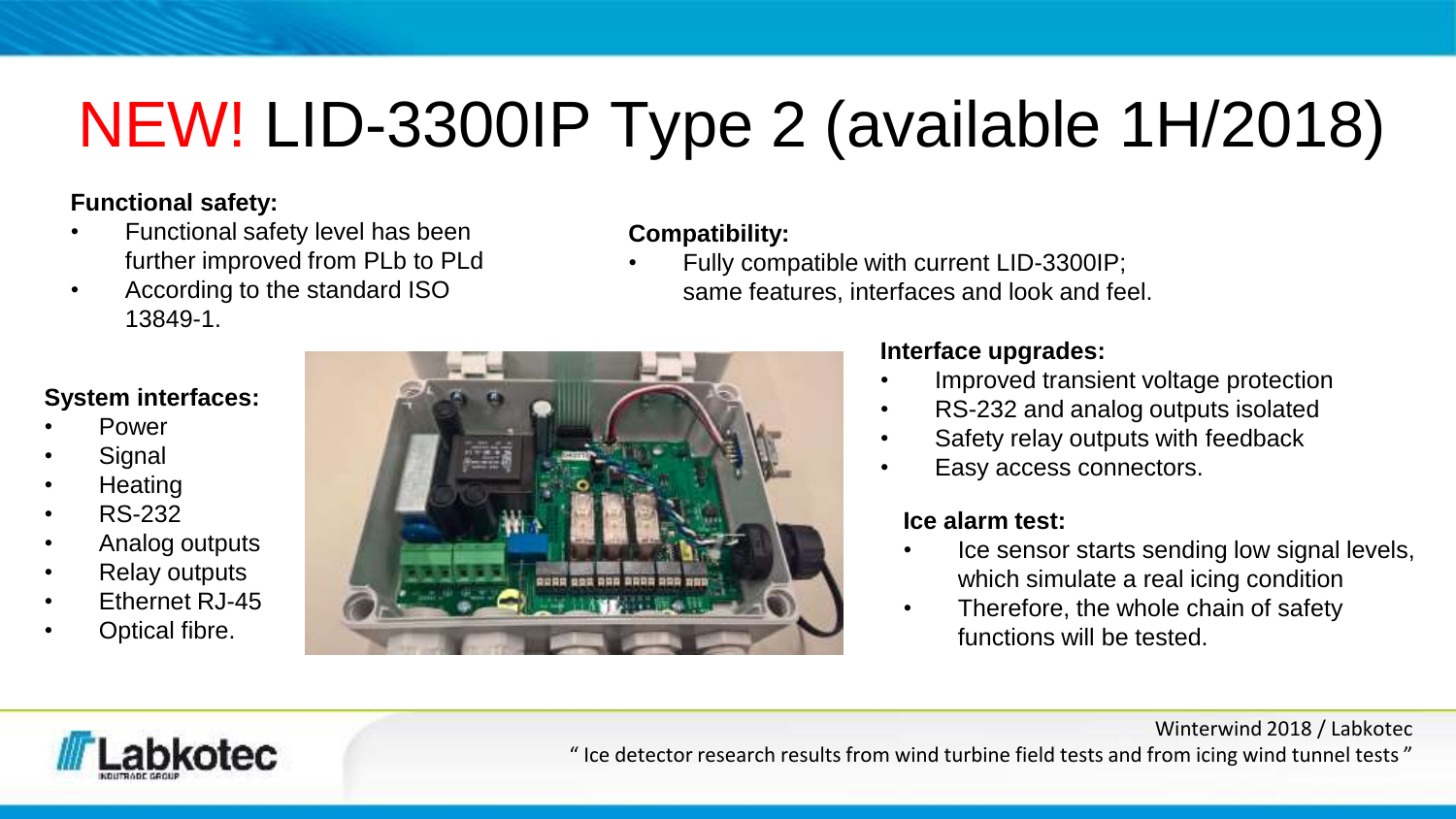# LID-3300IP Type 2 Functional safety

- Development on nacelle-mounted ice detector LID-3300IP Type 2 has been focusing on functional safety aspects.
- Improved safety aspects include, for example, safety relays where relay position is constantly monitored and a separate safety processor is applied to double check information inside the ice detector. Also more advanced diagnostics is included.
- Functional safety analysis has been carried out according to the standard ISO 13849-1. LID-3300IP base release has PL value b and LID-3300IP Type 2 has higher PL value d.



" Ice detector research results from wind turbine field tests and from icing wind tunnel tests "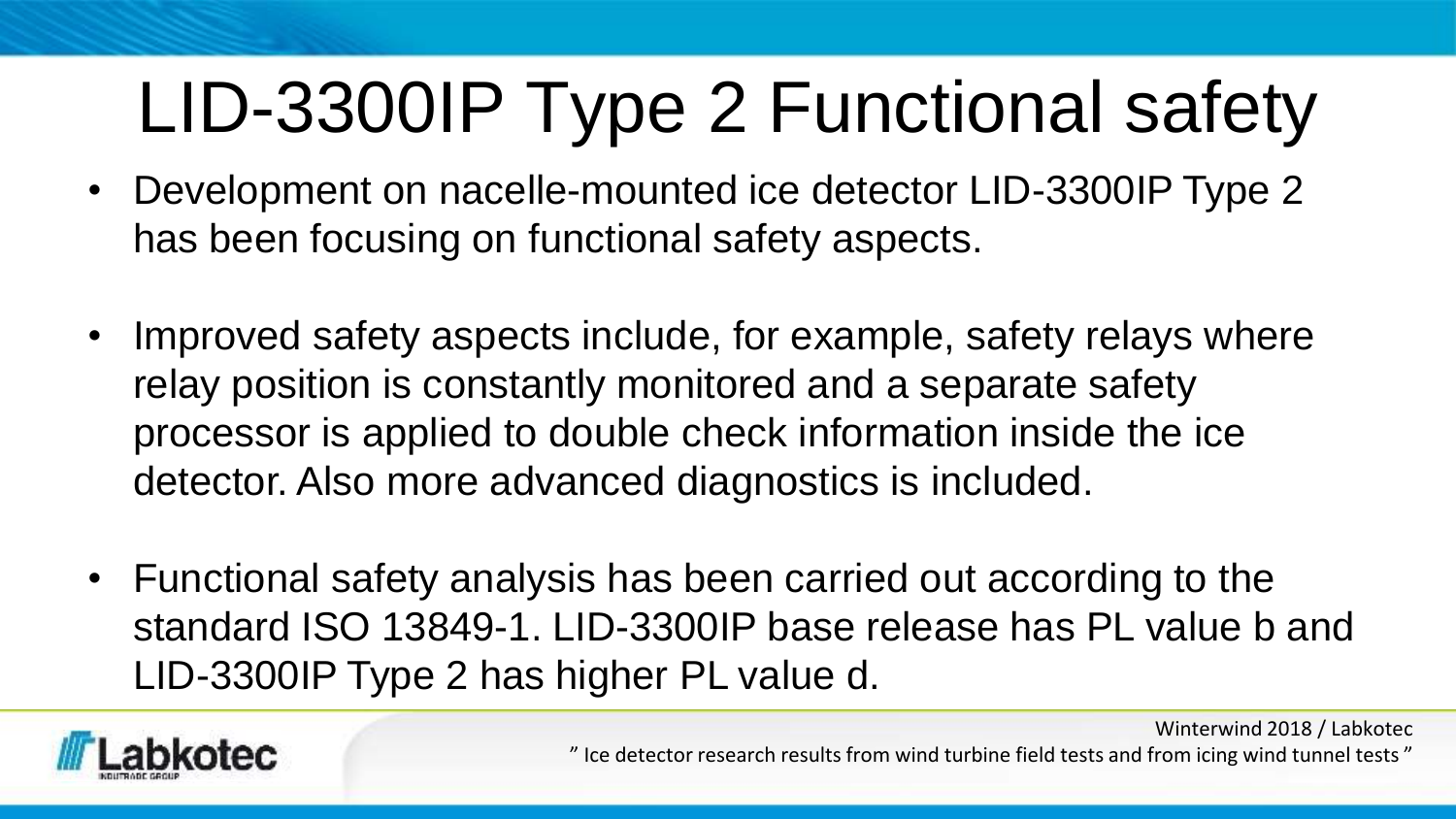# Ice detection performance tests: "Pre-certification of LID-3300IP Type 2"

The LID-3300IP Type 2 Ice Detector was tested at the VTT Icing Wind Tunnel (IWT) in the following conditions:

- typical in-cloud icing
- severe in-cloud icing
- freezing rain

Ice accretion simulations were done for NREL 5 MW reference wind turbine blade section number 9 (51,04 m  $-$  54,46 m). The length of the reference turbine blade was 61.5 meter. (Report VTT-CR-06350-17).



" Ice detector research results from wind turbine field tests and from icing wind tunnel tests "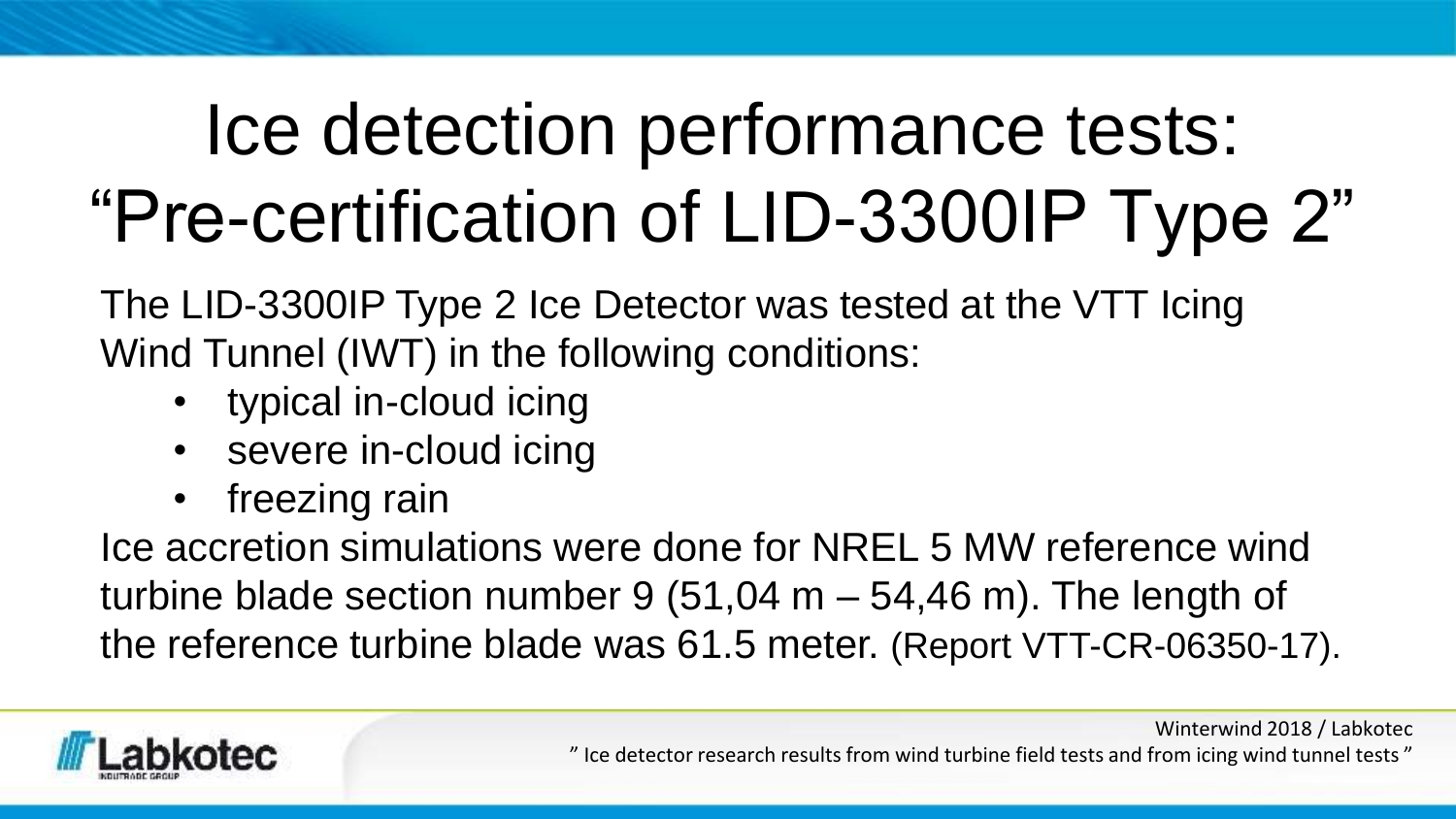## LID-3300IP Type 2 Pre-certification Typical icing conditions

Table 1. Summarization of Icing Wind Tunnel (IWT) test results and TURBICE™ simulation results (ice mass [kg/m] section no. 9 and ice thickness [mm]) in typical icing conditions. /1.

| <b>Icing Wind Tunnel Tests</b><br><b>Standard Icing Condition</b><br>8540798 05 19 17 | Average<br>Time[mm:ss] | Average<br>deviation(mmss) | Ice Mass [kg/m]<br>Section no. 9<br>$(50.7 m - 54.8 m)$ | Ice<br><b>Thickness</b><br>[mm] |
|---------------------------------------------------------------------------------------|------------------------|----------------------------|---------------------------------------------------------|---------------------------------|
| Amplitude 99 %                                                                        | 09:29                  | 00:20                      | 0,08                                                    |                                 |
| Amplitude 90 %                                                                        | 10:24                  | 00:58                      |                                                         |                                 |
| Amplitude 80 %                                                                        | 10:46                  | 00:55                      | 0.09                                                    |                                 |
| Amplitude 70 %                                                                        | 12:12                  | 00:20                      |                                                         |                                 |
| Amplitude 60 %                                                                        | 12:24                  | 00:18                      | 0,10                                                    |                                 |
| Amplitude 50 %                                                                        | 14:30                  | 00:58                      |                                                         |                                 |
| Amplitude 40 %                                                                        | 15:56                  | 00:39                      | 0,13                                                    | $\overline{2}$                  |
| Amplitude 30 %                                                                        | 16:51                  | 01:05                      |                                                         |                                 |
| Amplitude 20 %                                                                        | 19:54                  | 00:58                      | 0.17                                                    |                                 |



Figure 2. Illustration of TURBICE™ simulation results (ice mass [kg/m] & ice thickness [mm]) in typical icing conditions. /4/ At the icing alarm moment (~ 12,5 min - amplitude value 60 %) the simulated ice thickness was 1 mm and the simulated ice mass was 0,1 kg/m in the blade section no. 9. In the secondary Y-axis sensor amplitude value is presented as a function of time /1, 4/.

Winterwind 2018 / Labkotec

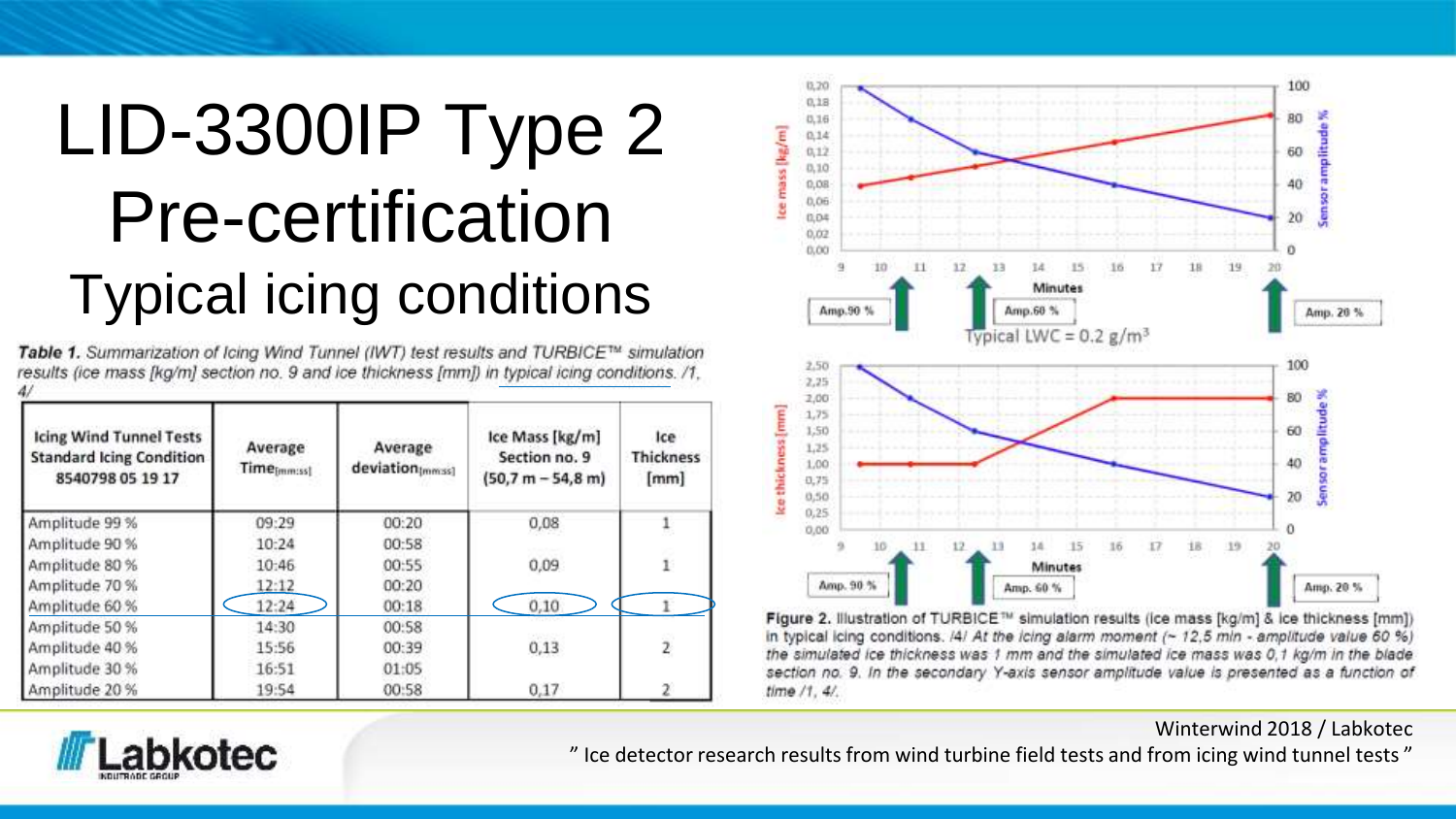## LID-3300IP Type 2 Pre-certification Severe icing conditions

| simulations in severe icing conditions. /1, 4/ |                                                                                   |  |
|------------------------------------------------|-----------------------------------------------------------------------------------|--|
|                                                | Table 2. Summarized VTT lcing Wind Tunnel test results and TURBICE™ ice accretion |  |

| <b>Icing Wind Tunnel Tests</b><br><b>Standard Icing Condition</b><br>8540798 05 19 17 | Average<br>Time <sub>[mmaa]</sub> | Average<br>deviation <sub>[mmaa]</sub> | Ice Mass [kg/m]<br>Section no. 9<br>$(50.7 m - 54.8 m)$ | tce<br><b>Thickness</b><br>[mm] |
|---------------------------------------------------------------------------------------|-----------------------------------|----------------------------------------|---------------------------------------------------------|---------------------------------|
| Amplitude 99 %                                                                        | 05:57                             | 00:09                                  | 0,11                                                    |                                 |
| Amplitude 90 %                                                                        | 05:59                             | 00:09                                  |                                                         |                                 |
| Amplitude 80 %                                                                        | 06:20                             | 00:09                                  | 0.11                                                    |                                 |
| Amplitude 70 %                                                                        | 06:45                             | 00:31                                  |                                                         |                                 |
| Amplitude 60 %                                                                        | 07:06                             | 00:20                                  | 0,12                                                    |                                 |
| Amplitude 50 %                                                                        | 07:48                             | 00:58                                  |                                                         |                                 |
| Amplitude 40 %                                                                        | 08:42                             | 00:34                                  | 0,15                                                    |                                 |
| Amplitude 30 %                                                                        | 08:56                             | 00:38                                  |                                                         |                                 |
| Amplitude 20%                                                                         | 09:23                             | 00:44                                  | 0,17                                                    |                                 |



Figure 3. Illustration of TURBICE™ simulation results (ice mass [kg/m] & ice thickness [mm]) in typical icing conditions. /4/ At the icing alarm moment ( $\sim$  7.0 min - amplitude value 60 %) the simulated ice mass was 0,12 kg/m and simulated ice thickness was 2 mm in the blade section no. 9. In the secondary Y-axis sensor amplitude value is presented as a function of time /1, 4/.

Winterwind 2018 / Labkotec

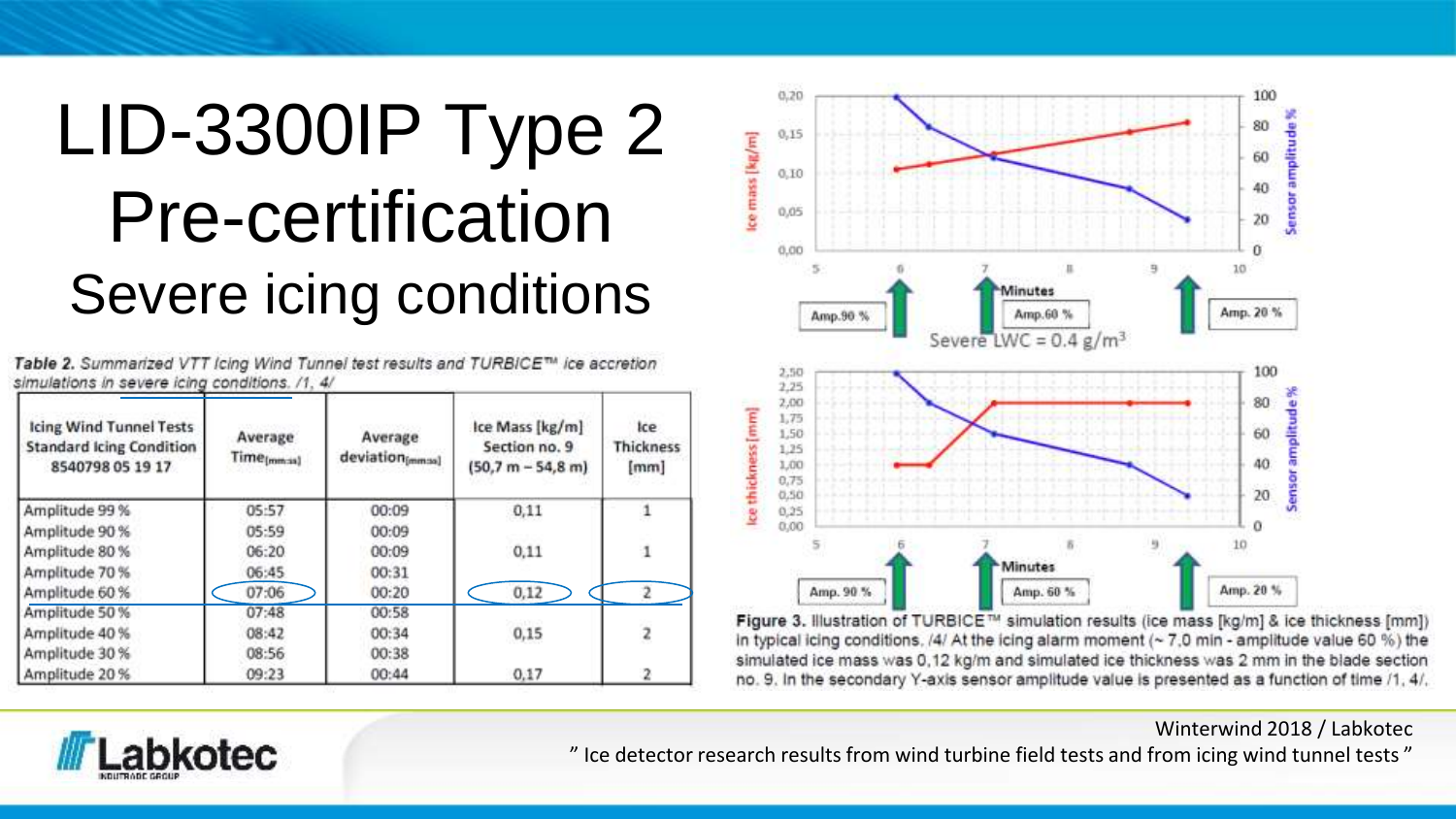# Melting and ablation tests in the VTT Icing Wind Tunnel (IWT)

- The goal of these Icing Wind Tunnel tests was to estimate the time it takes for ice to melt and/or ablate from the diameter of 100 mm aluminium cylinder and reference blade profile. (Report VTT-CR-00542-18).
- The tests were part of the Pre-Certification of LID-3300IP Type 2 Ice Detector For Wind Energy Applications. (Report VTT-CR-06350-17).



" Ice detector research results from wind turbine field tests and from icing wind tunnel tests "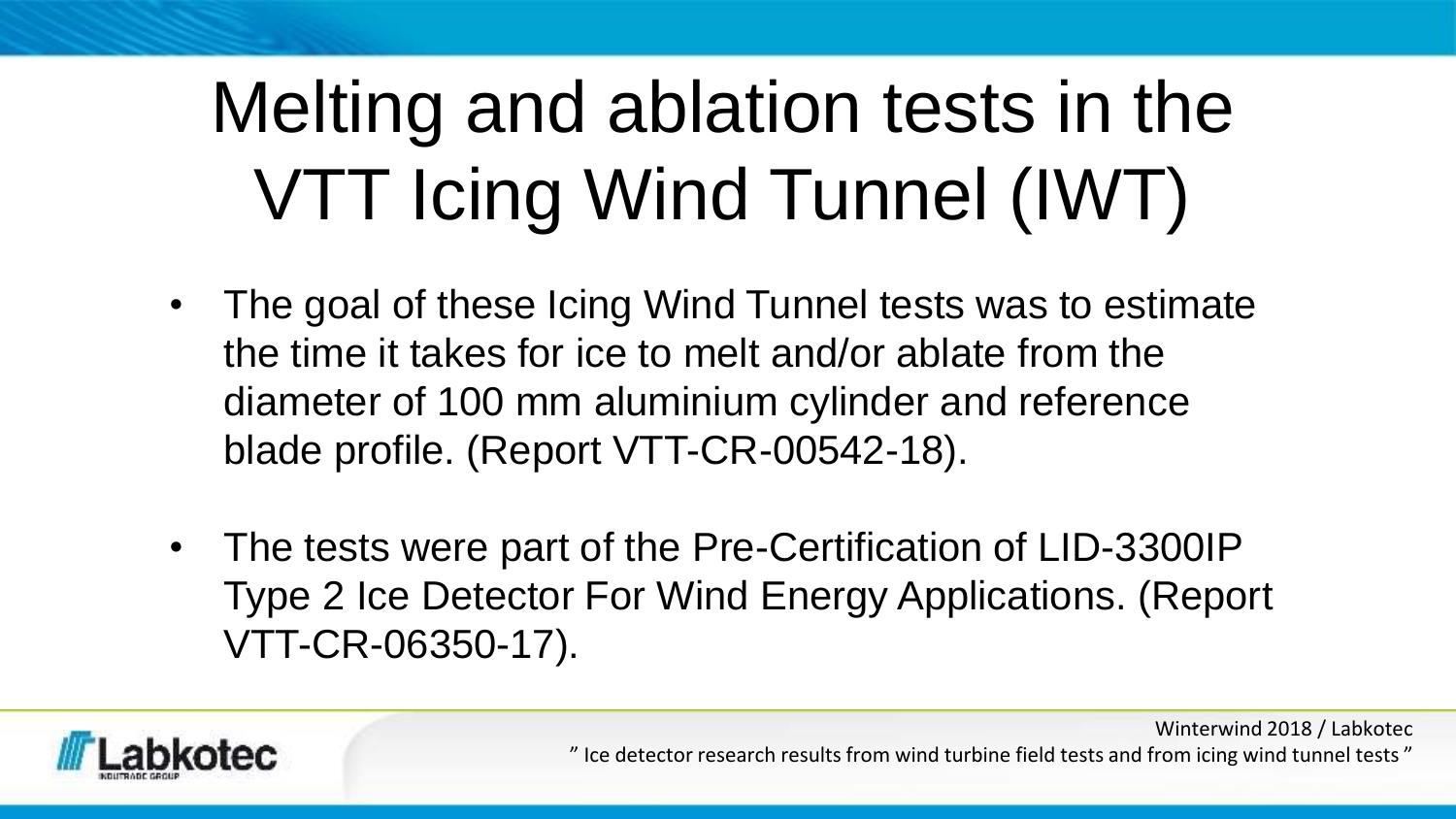# Melting and ablation tests in the VTT Icing Wind Tunnel (IWT)

- The diameter of 100 mm aluminium test cylinder represents the leading edge curvature of reference NREL 5 MW of the wind turbine blade section close to the tip.
- Ice accretion temperature  $\sim$  -5 C
- Temperature ramping  $\sim$  -5...+3 C
- Rise of temperature  $\sim$  2,8 C / hour
- Melting and ablation test temperature  $\sim$  +3 C.



Winterwind 2018 / Labkotec

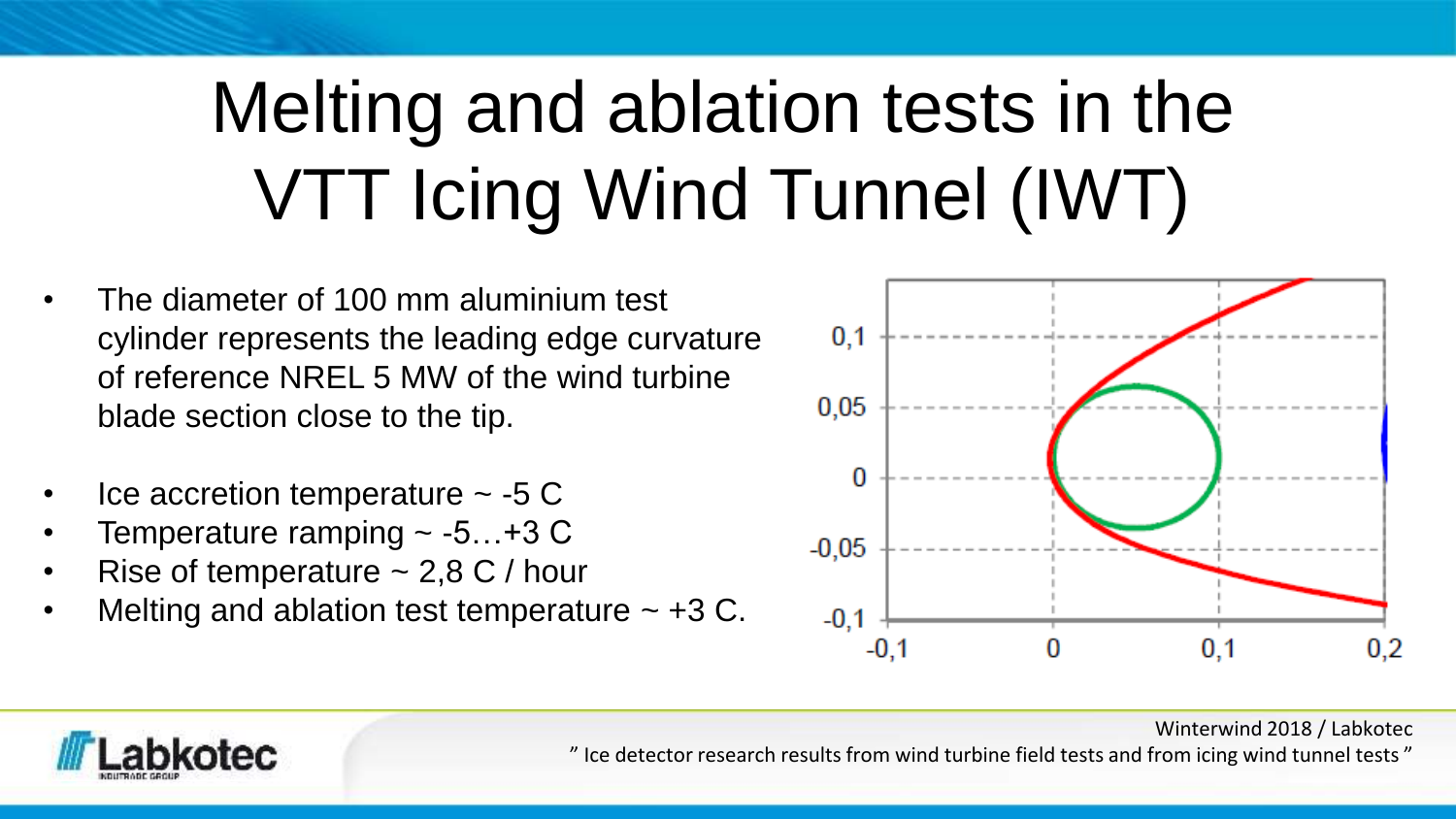





### **Test Results**

| <b>Test No.</b> | Cylinder No. | <b>Specimen</b> | <b>Ice Thickness</b><br>[mm] | <b>Ice Removal</b><br>[Yes/No/Partly] | <b>Ice Removal &amp;</b><br>Test time [hh:mm] |  |
|-----------------|--------------|-----------------|------------------------------|---------------------------------------|-----------------------------------------------|--|
| <b>Test IV</b>  |              | 100 mm ھ        | 13                           | Yes                                   | 5:20                                          |  |
| <b>Test IV</b>  |              | <u>෧</u> 100 mm | 13                           | Yes                                   | 5:44                                          |  |
| <b>Test IV</b>  |              | <b>Profile</b>  | 13                           | Yes                                   | 9:12                                          |  |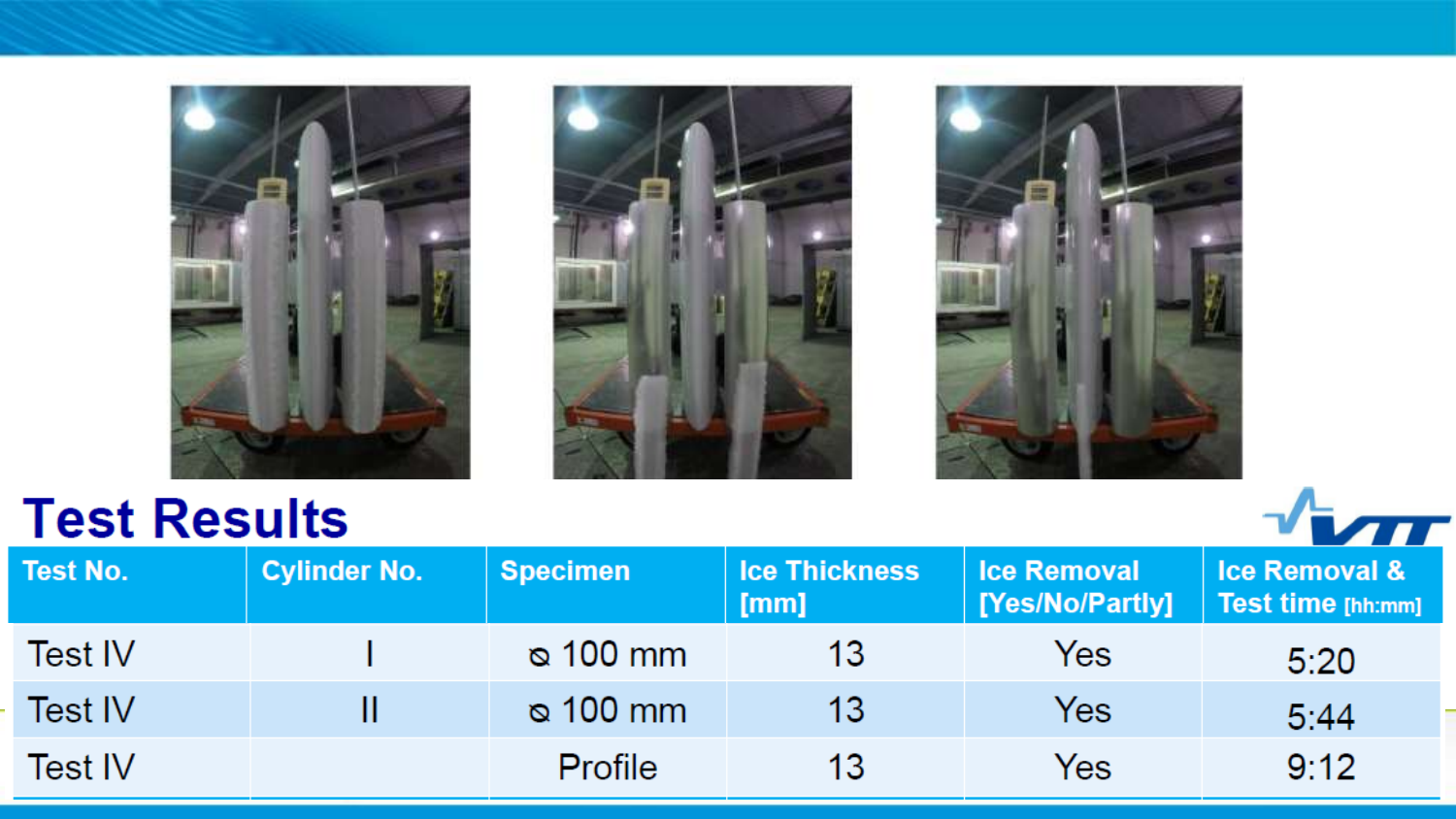### NEW! Protection package surge SG for LID-3300IP

- A factory installed option for LID-3300 Ice Detectors
- Protects the Ice Detector against lightning and overvoltage
- Tested in high voltage laboratory by Phoenix Contact GmbH.